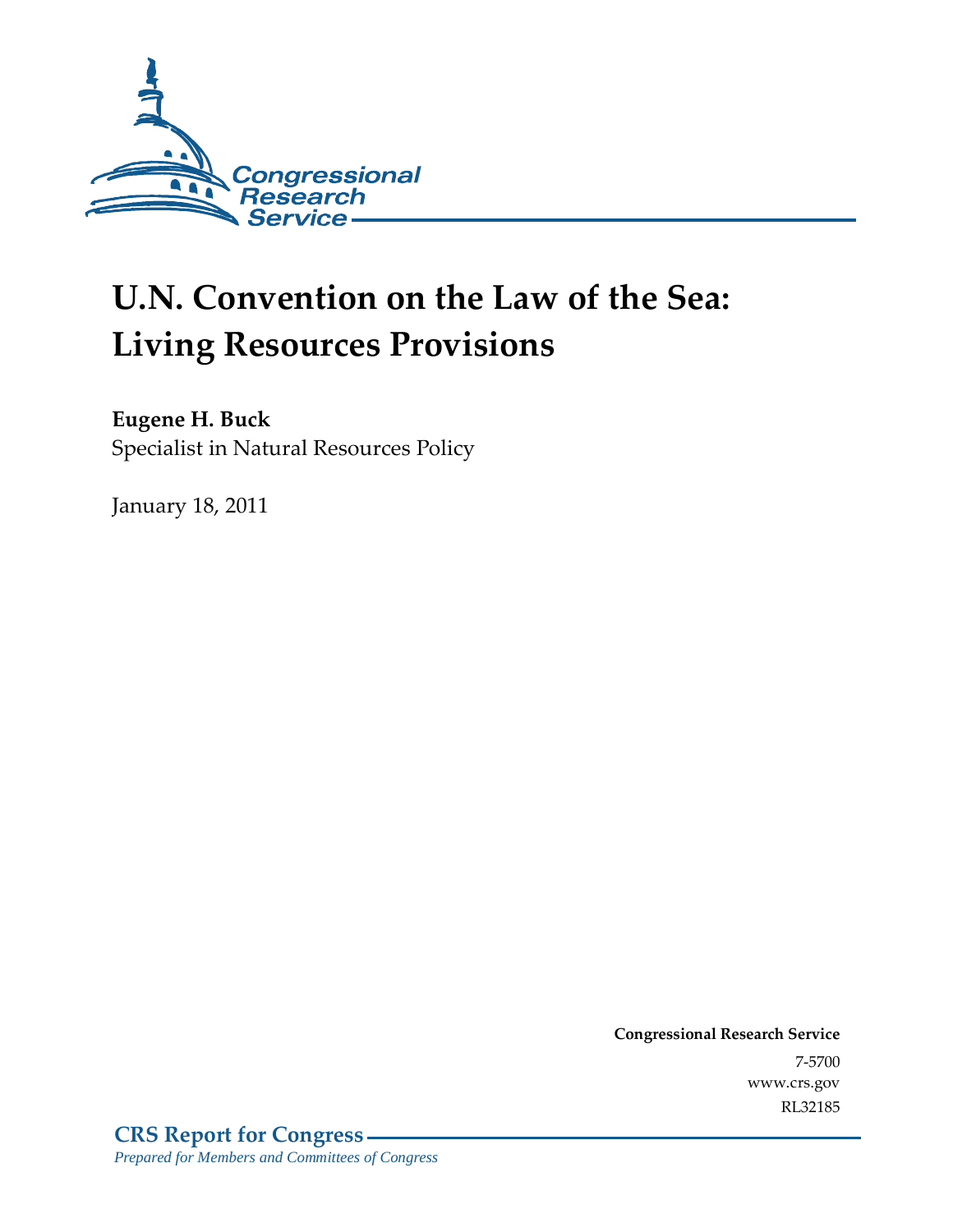## **Summary**

The United Nations Convention on the Law of the Sea (LOS Convention) was agreed to in 1982, but the United States never became a signatory nation. The Senate Committee on Foreign Relations reported the LOS Convention on December 19, 2007. The Senate may choose to address the ambiguities of the LOS Convention with its power to make declarations and statements as provided for in Article 310 of the LOS Convention. Such declarations and statements can be useful in promulgating U.S. policy and putting other nations on notice of U.S. interpretation of the LOS Convention.

In the  $111<sup>th</sup>$  Congress, Secretary of State Hillary Clinton, at her confirmation hearing before the Senate Committee on Foreign Affairs on January 13, 2009, acknowledged that U.S. accession to the LOS Convention would be an Obama Administration priority. Later in this confirmation hearing, Senator John Kerry, the committee chair, confirmed that the LOS Convention would also be a committee priority. However, the Senate took no action on the LOS Convention during the  $111<sup>th</sup>$  Congress.

A possible benefit of U.S. ratification would be the international community's anticipated positive response to such U.S. action. In addition, early U.S. participation in the development of policies and practices of the International Tribunal for the Law of the Sea, the Commission on the Limits of the Continental Shelf, and the International Seabed Authority could help to forestall future problems related to living marine resources. On the other hand, some U.S. interests view U.S. ratification as potentially complicating enforcement of domestic marine regulations, and remain concerned that the LOS Convention's language concerning arbitrary refusal of access to surplus (unallocated) living resources might be a potential source of conflict (in addition to concerns about other provisions of the Convention). These uncertainties reflect the absence of any comprehensive assessment of the social and economic impacts of LOS implementation by the United States.

This report describes provisions of the LOS Convention relating to living marine resources and discusses how these provisions comport with current U.S. marine policy. As presently understood and interpreted, these provisions generally appear to reflect current U.S. policy with respect to living marine resource management, conservation, and exploitation. Based on these interpretations, they are generally not seen as imposing significant new U.S. obligations, commitments, or encumbrances, while providing several new privileges, primarily related to participation in commissions developing international ocean policy. No new domestic legislation appears to be required to implement the living resources provisions of the LOS Convention.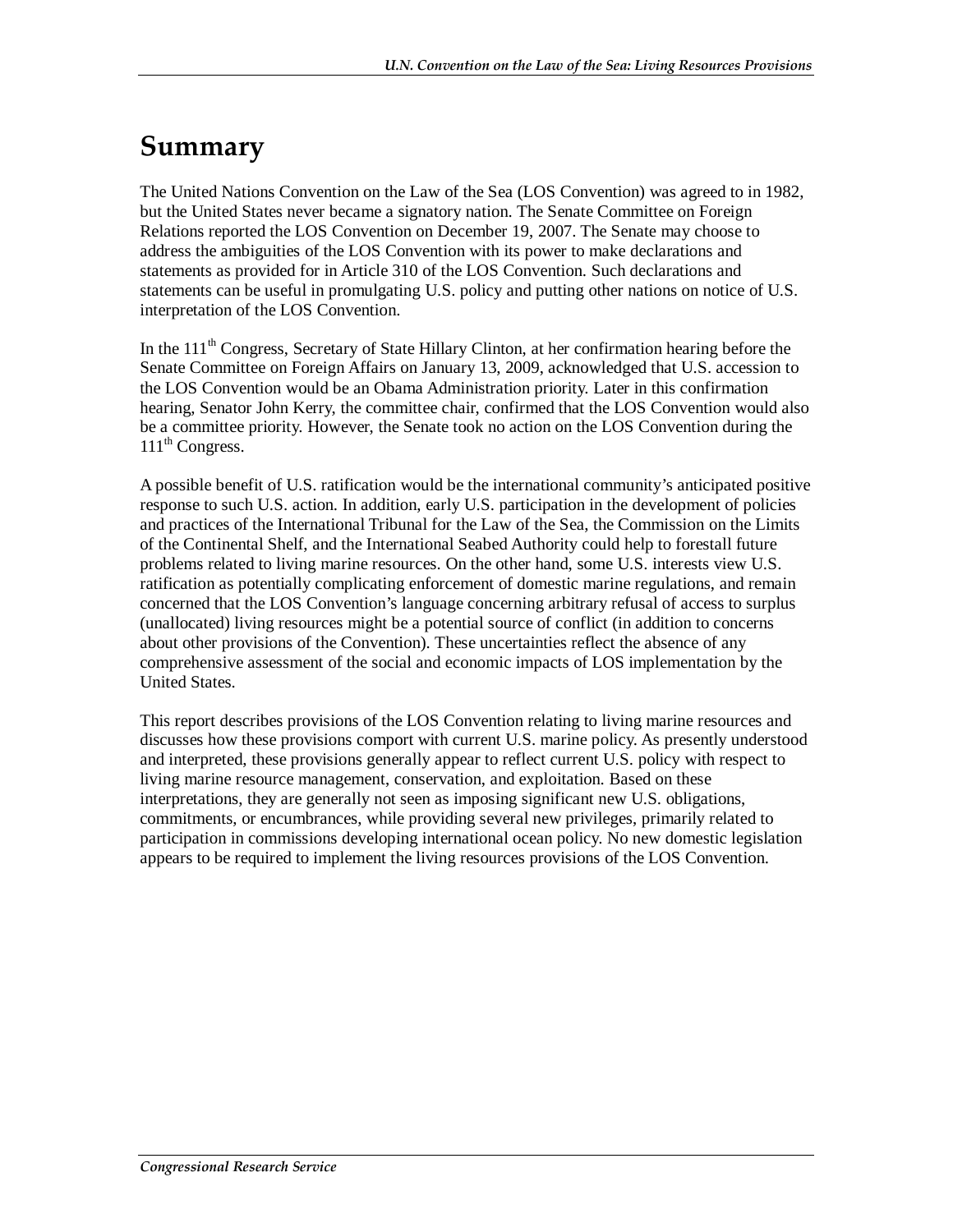# Contents

#### Contacts

|--|--|--|--|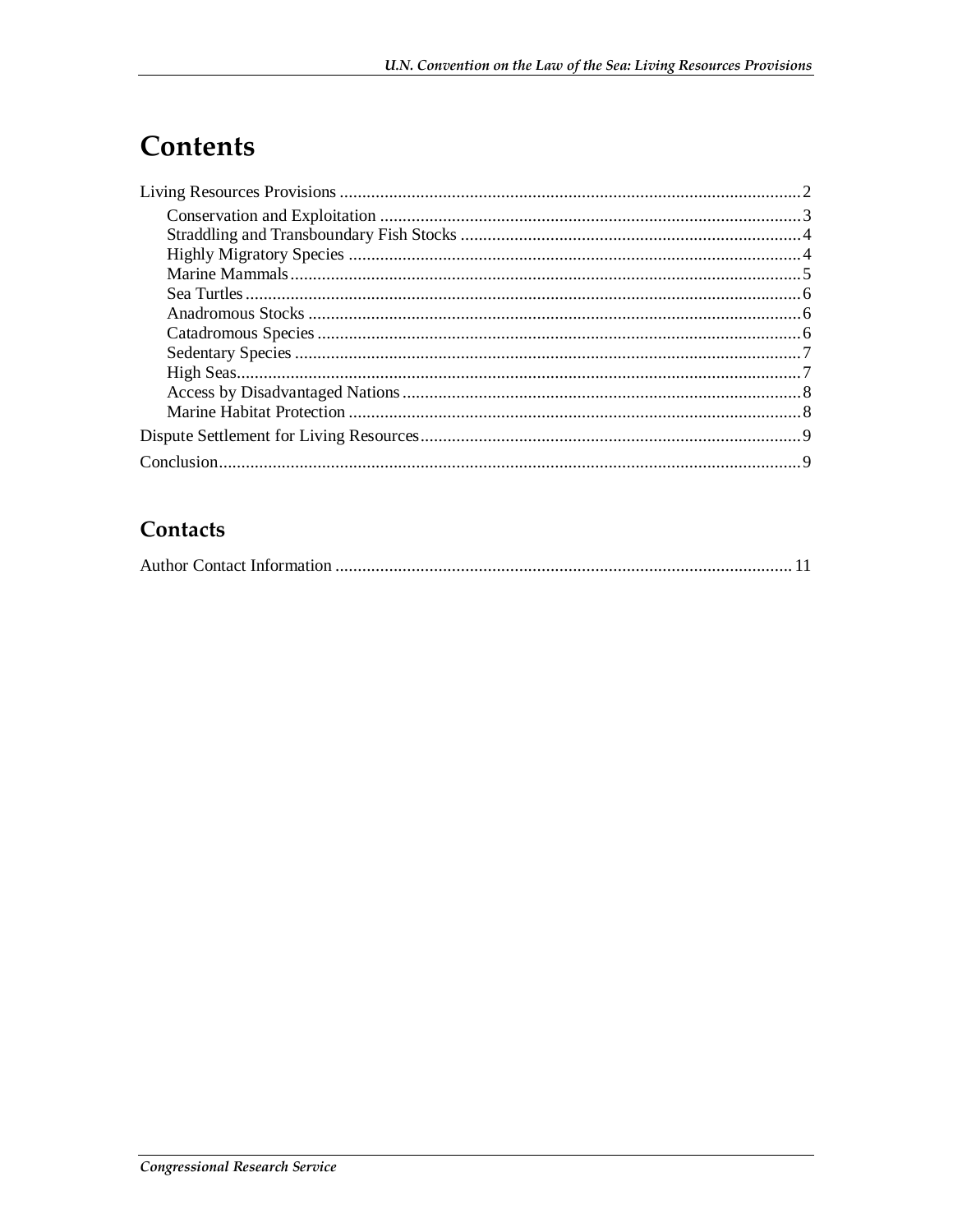n November 16, 1994, the 1982 United Nations Convention on the Law of the Sea (LOS Convention) entered into force, but not for the United States. The LOS Convention was the culmination of more than 10 years of intense negotiation. However, the United States **Convention**) entered into force, but not for the United States. The LOS Convention was the culmination of more than 10 years of intense negotiation. However, the United States chose not to participate in the LOS Conventio dealing with deep seabed mineral resources beyond national jurisdiction. After a 1994 agreement amended parts of the LOS Convention dealing with deep seabed mineral resources, the LOS Convention, Annexes, and Agreement package was formally submitted to the U.S. Senate on October 7, 1994, for advice and consent to accession and ratification (Senate Treaty Doc. 103- 39). However, the Senate took no action. More recently, the George W. Bush Administration reiterated support for U.S. accession to the LOS Convention. In the  $110<sup>th</sup>$  Congress, the LOS Convention was reported on December 19, 2007, by the Senate Committee on Foreign Relations (S.Exec.Rept. 110-9).

In the 111<sup>th</sup> Congress, Secretary of State Hillary Clinton, at her confirmation hearing before the Senate Committee on Foreign Affairs on January 13, 2009, acknowledged that U.S. accession to the LOS Convention would be an Obama Administration priority. Later in this confirmation hearing, Senator John Kerry, the committee chair, confirmed that the LOS Convention would also be a committee priority.<sup>1</sup> However, the Senate took no action on the LOS Convention during the 111<sup>th</sup> Congress.

The LOS Convention and a subsequent 1994 Agreement on deep seabed mining are extensive, complex documents touching on a wide range of policy issues and U.S. interests. From the perspective of the United States, some of the most significant areas addressed by the Convention deal with naval power and maritime commerce, coastal state interests, marine environment protection, marine scientific research, and international dispute settlement.<sup>2</sup> A number of issues may arise during Senate consideration of the LOS Convention, including the question of whether the 1994 Agreement adequately addresses the deep seabed portions of the Convention that were at the core of U.S. opposition to the original LOS Convention. Policy issues relating to areas beyond living resources that are likely to draw Senate attention are discussed more fully in CRS Report RS21890, *The U.N. Law of the Sea Convention and the United States: Developments Since October 2003*, by Marjorie Ann Browne, and include:

- the dispute settlement process set forth in the LOS Convention and the U.S. declarations on dispute settlement;
- the relationship between U.S. law and various parts of the LOS Convention regarding use of the world's oceans;
- U.S. acceptance of the LOS Convention/Agreement interpretation and application of the common heritage of mankind concept;
- the provisional application procedures as a precedent in the U.S. treaty process;
- the nature of U.S. commitments undertaken by a decision of the International Seabed Authority (ISA) Council—what does a Council decision commit the U.S. government to do?

<u>.</u>

<sup>&</sup>lt;sup>1</sup> A transcript of the Senate Committee on Foreign Relations confirmation hearing is available at http://www.cfr.org/ publication/18225/transcript\_of\_hillary\_clintons\_confirmation\_hearing.html.

<sup>2</sup> Additional information on other provisions of the Convention is available in CRS Report RS21890, *The U.N. Law of the Sea Convention and the United States: Developments Since October 2003*, by Marjorie Ann Browne.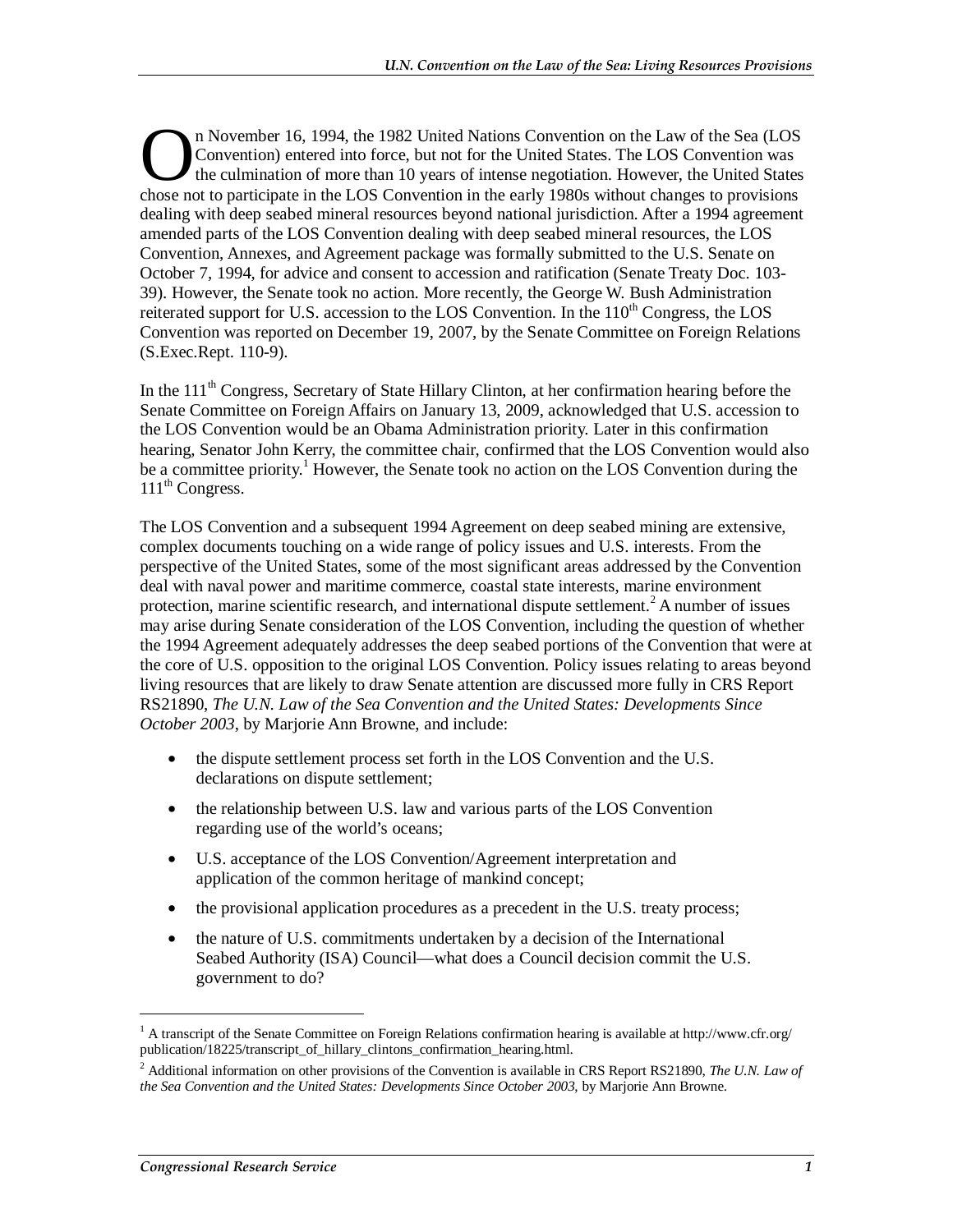- should Congress have a role and if so, under what circumstances; and
- the cost and financing of the ISA and U.S. participation therein, now and in the future.

The remainder of this report focuses on the living marine resource provisions of the LOS Convention.

### **Living Resources Provisions**

The living resources (i.e., fish, shellfish, sea turtles, and marine mammals) provisions of the LOS Convention recognize international interdependence on these resources and provide a framework for their cooperative and sustainable management. These provisions, comprising Articles 61 through 73, deal specifically with:

- conservation (Article 61),
- exploitation (Article 62),
- transboundary and straddling stocks (Article 63),
- highly migratory stocks (Article 64),
- marine mammals (Article 65),
- anadromous stocks (Article 66),
- catadromous stocks (Article 67),
- sedentary species (Article 68),
- rights of landlocked nations (Article 69),
- rights of geographically disadvantaged nations (Article 70),
- non-applicability of Articles 69 and 70 (Article 71),
- restrictions on transfer of rights (Article 72), and
- enforcement by coastal nations (Article 73).

In addition, sedentary continental shelf species are more specifically addressed in Article 77(4), living resources on the high seas are considered in Articles 116-120, and marine habitat protection is provided by Articles 192-196. As presently understood and interpreted, these provisions generally reflect current U.S. policy with respect to living marine resource management, conservation, and exploitation as reflected primarily in the Magnuson-Stevens Fishery Conservation and Management Act.<sup>3</sup> However, increasingly complex ocean policy is being formulated within the LOS regime, without strong U.S. participation to address U.S. concerns.

In support of current U.S. maritime policy, the U.S. government, particularly the U.S. Coast Guard, currently expends considerable resources enforcing U.S. and international fishing and living resources laws in the U.S. Exclusive Economic Zone (EEZ) off both the Atlantic and

<sup>3</sup> 16 U.S.C. §§ 1801, *et seq*.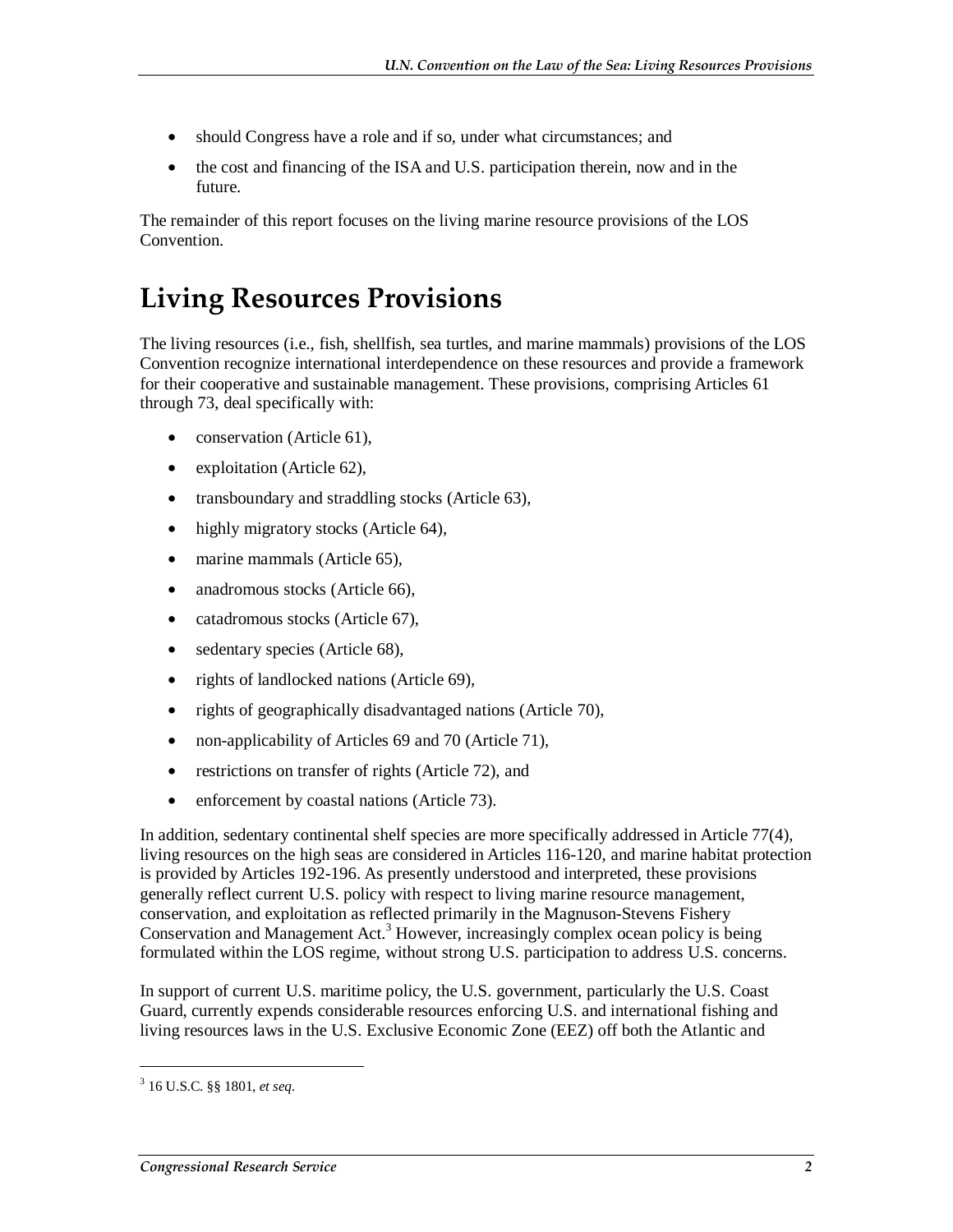Pacific coasts as well as Hawaii, Howland-Baker, Guam, Northern Marianas Islands, Puerto Rico, and other remote U.S. EEZ areas and in the high seas driftnet area of the western Pacific.<sup>4</sup> Recognizing the existing level of U.S. commitment and based on current U.S. interpretation, the living resource provisions of the LOS Convention are generally not seen as imposing significant new U.S. obligations, commitments, or encumbrances involving living resources and their management. The LOS Convention could provide several new privileges, primarily related to participation in commissions developing international ocean policy. Some measure of increased stability in international living marine resource policy can be inferred as a beneficial aspect of U.S. participation in the LOS regime. It appears that no new domestic legislation would be required to implement the living resources provisions of the LOS Convention.

#### **Conservation and Exploitation**

The LOS Convention recognizes the broad authority of a coastal nation over living resources within its territorial sea and exclusive economic zone (EEZ) to a maximum of 200 miles seaward from the baselines used to measure the territorial sea.<sup>5</sup> In managing living resources, coastal nations are to determine allowable catches and promote optimal resource use. To this end, drafters of the LOS Convention were intentionally ambiguous in their attempt to make the LOS Convention acceptable to a broad range of constituents. Thus, the terms *maximum sustainable yield* (Article 61) and *optimum utilization* (Article 62) are open to broad interpretation and may require further definition to provide additional guidance on how sustainable management of living marine resources is to be attained. $6$ 

Except for Article 65, the LOS Convention exhibits bias toward optimal exploitation of the resource, with little explicit recognition of non-consumptive management objectives which might reduce harvests to substantially less than optimal or maximum sustainable yield levels.<sup>7</sup> Articles 61(2) and 61(3) do provide a mandatory obligation to ensure that living resources are not endangered by over-exploitation and that threatened species are restored to levels which can produce their maximum sustainable yield. In addition, the phrase "as qualified by relevant environmental and economic factors," appearing in Article 61(3), provides a basis for harvesting at rates both above or below the maximum sustainable yield. However, the subsequent examples of how this qualification is to be interpreted focus on ways to protect against overharvesting or other possible justifications for exceeding the maximum sustainable yield, rather than providing any explicit acknowledgment that valid reasons may exist for refraining altogether from harvesting to achieve non-consumptive goals (e.g., tourism in reef environments or biodiversity conservation) or to respond to moral/ethical concerns (e.g., beliefs that large sharks, dolphins, and whales should not be killed). Regardless, determination of allowable catch within a coastal nation's EEZ is not subject to compulsory procedures leading to binding dispute settlement.

<sup>&</sup>lt;sup>4</sup> The Coast Guard's FY2011 budget request included \$915.9 million for domestic fisheries enforcement in the U.S. EEZ and \$158.6 million for foreign fisheries enforcement to protect the U.S. EEZ boundary and enforce international fishery agreements. For more information, see http://www.uscg.mil/posturestatement/docs/ 2010\_USCG\_Posture\_Statement.pdf.

<sup>&</sup>lt;sup>5</sup> However, coastal nation sovereign rights over sedentary species (see "Sedentary Species," below) may extend beyond 200 miles, to the extent of the continental shelf.

<sup>&</sup>lt;sup>6</sup> With a view to this broad interpretation, some nations have used the maximum sustainable yield and optimum utilization language to justify commercial whaling.

 $<sup>7</sup>$  The approach taken in Article 65 of the LOS Convention explicitly recognizes the rights of coastal nations to prohibit</sup> the exploitation of marine mammals.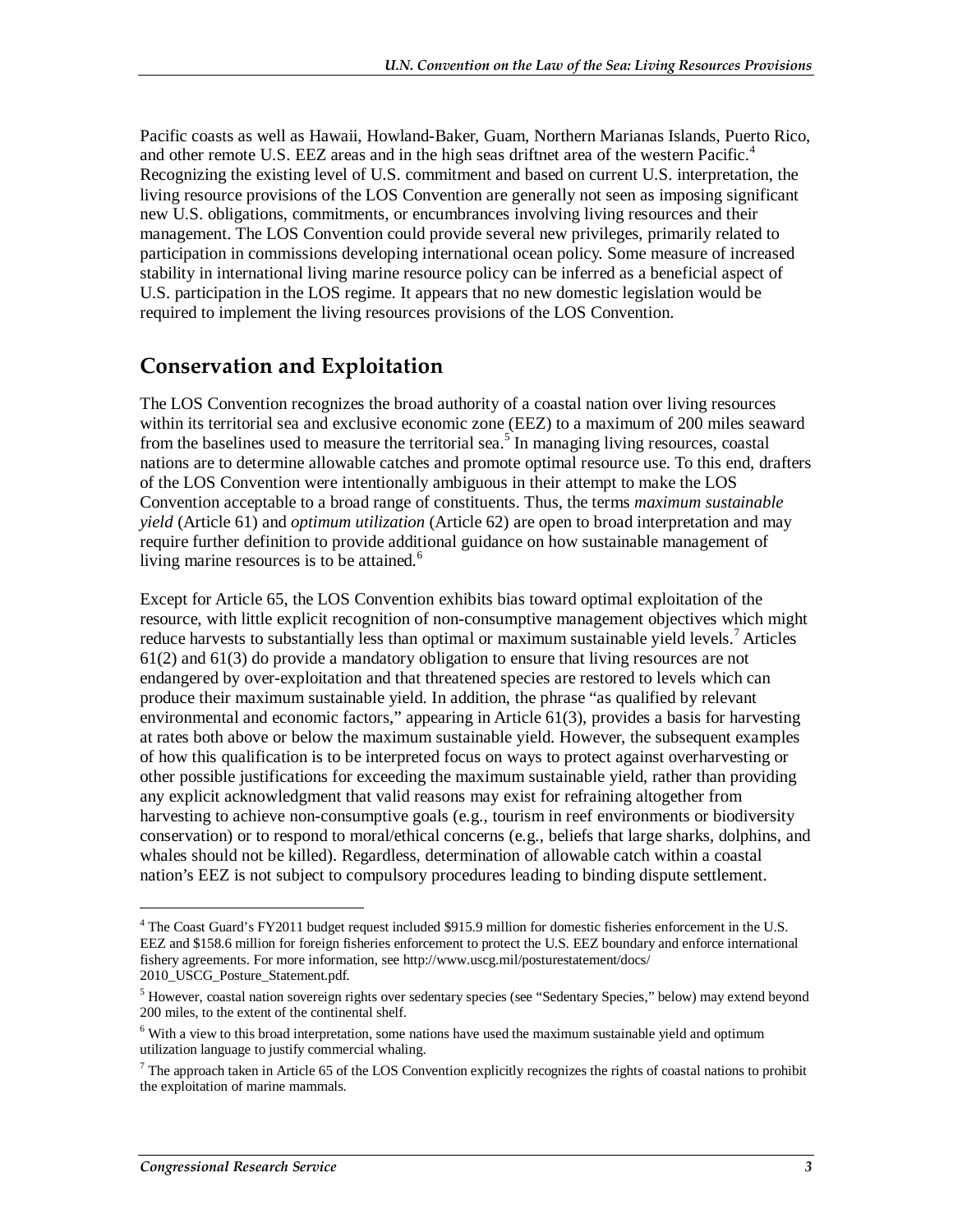Under the LOS Convention, if a coastal nation is unable to harvest the entire allowable catch, other nations *must* be given access to these resources, subject to appropriate terms and conditions. Resource populations are to be managed such that they can produce harvests at maximum sustainable yield levels. The U.S. Fishery Conservation and Management Act of 1976 (16 U.S.C. §§ 1801, *et seq.*, now known as the Magnuson-Stevens Act) was crafted to parallel closely most of the draft LOS Convention's provisions for living resources.<sup>8</sup>

The LOS Convention, in Article 61(4), encourages attention to *associated or dependent species*. If interpreted narrowly, this might encompass incidental bycatch concerns by calling for consideration of these associated or dependent species so that their reproduction is not seriously threatened. More broadly, however, attention to ocean ecosystems would reflect the highly complex web of biological relationships where food chain and commensal associations create intricate interdependencies. Some marine conservation regimes, such as those under the Convention on the Conservation of Antarctic Marine Living Resources, are sensitive to these concerns and attempt to manage living marine resources from an "ecosystem" approach.

#### **Straddling and Transboundary Fish Stocks**

Straddling fish stocks (ranging between national EEZs and international waters) and transboundary stocks are to be managed cooperatively through bilateral or multilateral international agreements involving coastal nations through whose waters these fish stocks range as well as any nations fishing these stocks in international waters. The United States acted in concert with these provisions by negotiating the Convention on the Conservation and Management of Pollock Resources in the Central Bering Sea (Senate Treaty Doc. 103-27) to govern harvest and management of fish stocks migrating between international waters in the Bering Sea (the "donut hole") and adjacent waters under national jurisdiction. <sup>9</sup> An example of an effective bilateral agreement on a transboundary fish stock is the 1953 Convention for the Preservation of the Halibut Fishery of the Northern Pacific Ocean and Bering Sea between the United States and Canada. Concerns remain over attempts to cooperatively manage anchovy fisheries along the United States-Mexico Pacific boundary. The 1995 Agreement for the Implementation of the Provisions of the United Nations Convention of the Law of the Sea of 10 December 1982 Relating to the Conservation and Management of Straddling Fish Stocks and Highly Migratory Fish Stocks<sup>10</sup> (Senate Treaty Doc. 104-24) more specifically addresses concerns for these stocks in a manner consistent with the LOS Convention.<sup>11</sup>

### **Highly Migratory Species**

Prior to 1990, the U.S. position on certain highly migratory species was contrary to that of the LOS Convention in that the United States did not claim national jurisdiction over tunas. However,

<u>.</u>

<sup>&</sup>lt;sup>8</sup> Initial work on the LOS Convention began in 1958, so the essence of many provisions had been agreed to by 1976, when the U.S. Fishery Conservation and Management Act was enacted.

<sup>&</sup>lt;sup>9</sup> However, the Central Bering Sea Convention does not provide for compulsory dispute settlement. The Senate agreed to a resolution of advice and consent to ratification of this convention on October 7, 1994. This agreement entered into force on December 8, 1995.

<sup>&</sup>lt;sup>10</sup> Hereinafter referred to as the "Straddling Stocks Agreement."

 $11$  The Senate agreed to a resolution of advice and consent to ratification of this Agreement on June 27, 1996. This Agreement entered into force on December 11, 2001.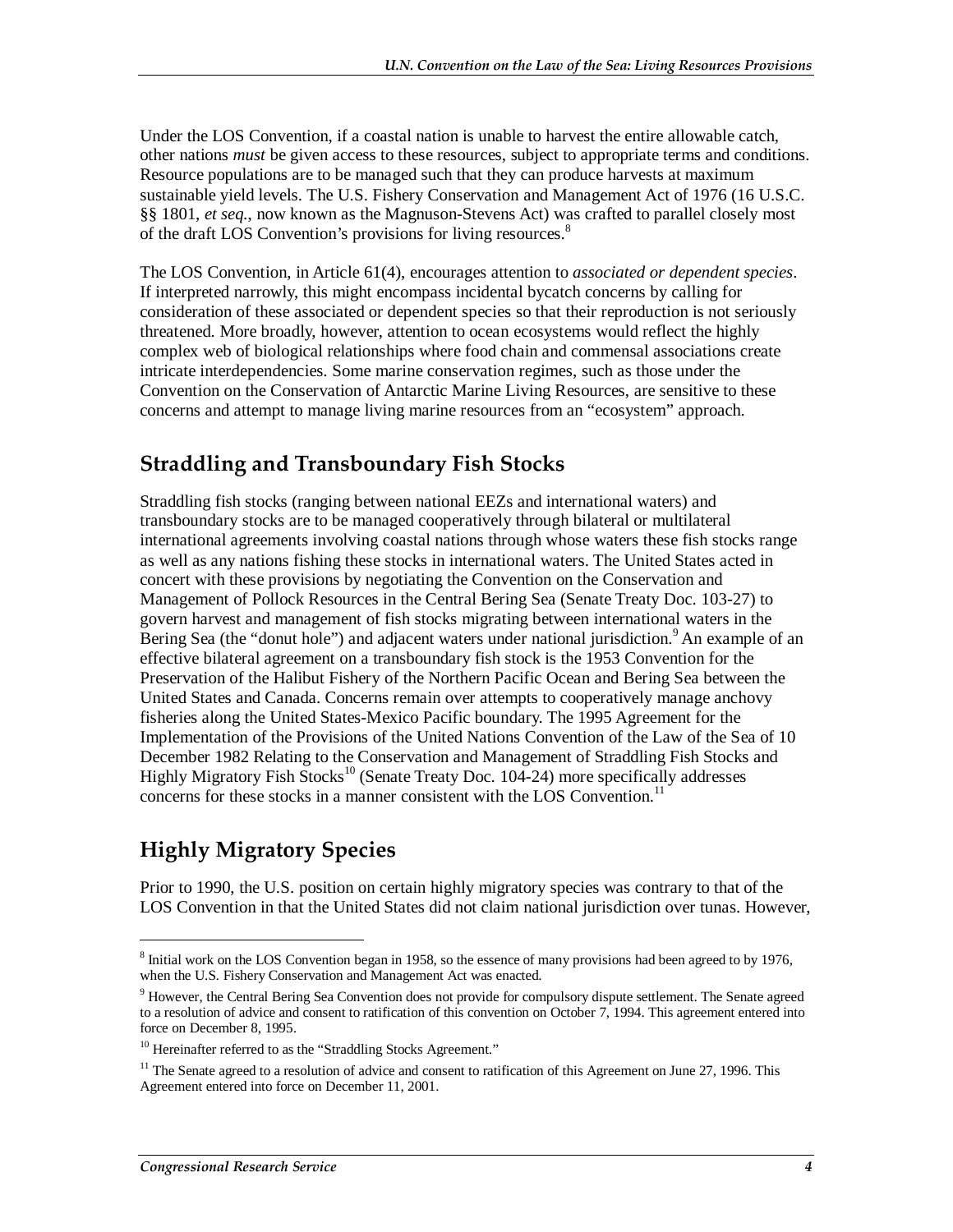the Fishery Conservation Amendments of 1990 (P.L. 101-627) modified U.S. policy to be consistent with the LOS Convention by amending the Magnuson-Stevens Act to extend national jurisdiction to include tunas. Annex I to the LOS Convention provides a list of species designated as highly migratory. Article 64 of the LOS Convention calls for cooperative management of highly migratory species to ensure their conservation and promote their optimum harvest, within and beyond the EEZ.

The United States is party to agreements in both the Atlantic and Pacific consistent with the provisions of Article 64. In the Pacific, the 1950 Convention Between the United States of America and the Republic of Costa Rica for the Establishment of an Inter-American Tropical Tuna Commission serves this purpose by involving 16 member nations and 7 cooperating nonparties (including the European Union);<sup>12</sup> a 2003 Convention for the Strengthening of the Inter-American Tropical Tuna Commission (Antigua Convention) has been ratified by 13 nations. The 1966 International Convention for the Conservation of Atlantic Tunas involves 48 contracting parties. The 1995 Straddling Stocks Agreement more specifically addresses concerns for highly migratory stocks in a manner consistent with the LOS Convention and involves 78 nations. More recently, the Convention on the Conservation and Management of Highly Migratory Fish Stocks in the Western and Central Pacific Ocean was signed by 19 nations, and entered into force on June 19, 2004; the commission implementing this convention now has 25 members as well as 7 cooperating non-members. The United States is a signatory to all these agreements and has ratified all of them except the Antigua Convention.<sup>1</sup>

#### **Marine Mammals**

Article 65 of the LOS Convention provides that coastal nations may manage and regulate marine mammals more strictly than otherwise provided by the LOS Convention. International cooperation for conservation is mandated, with specific direction that cetaceans (i.e., whales and dolphins) be conserved, managed, and studied internationally. Article 120 extends this understanding to marine mammals on the high seas. Whales and dolphins are identified in the list of highly migratory species provided in Annex I to the LOS Convention.

Article 65 calls for cooperation with a view to "conservation." In the case of cetaceans, nations are to work through "appropriate international organizations" for their conservation. Protection for most cetaceans is provided currently through a moratorium on commercial whaling imposed by the International Whaling Commission (IWC) under the authority of the International Convention for the Regulation of Whaling.<sup>14</sup> Additional protection for most of the large whales,

<sup>12</sup> See *International Agreements Concerning Living Marine Resources of Interest to NOAA Fisheries*, available at http://www.nmfs.noaa.gov/ia/docs/international\_agreements\_2010.pdf.

<sup>&</sup>lt;sup>13</sup> Although the Senate provided advice and consent on the Antigua Convention in 2005, the United States is not in a position to sign and deposit an instrument of ratification and become a Party to the Convention until Congress passes implementing legislation. Without implementing legislation, the U.S. government would not have the authorities necessary to ensure that it would be able to fully satisfy the commitments it would assume under the Antigua Convention. In the  $111<sup>th</sup>$  Congress, Antigua Convention implementing legislation was introduced as Title IV of S. 2870, but this measure was not enacted. The Antigua Convention entered into force on August 27, 2010.

<sup>14</sup> Additional information on how this convention functions is available in out-of-print CRS Report 97-55F, *Norwegian Commercial Whaling: Issues for Congress*, by Carl W. Ek and Eugene H. Buck, available from either of the authors.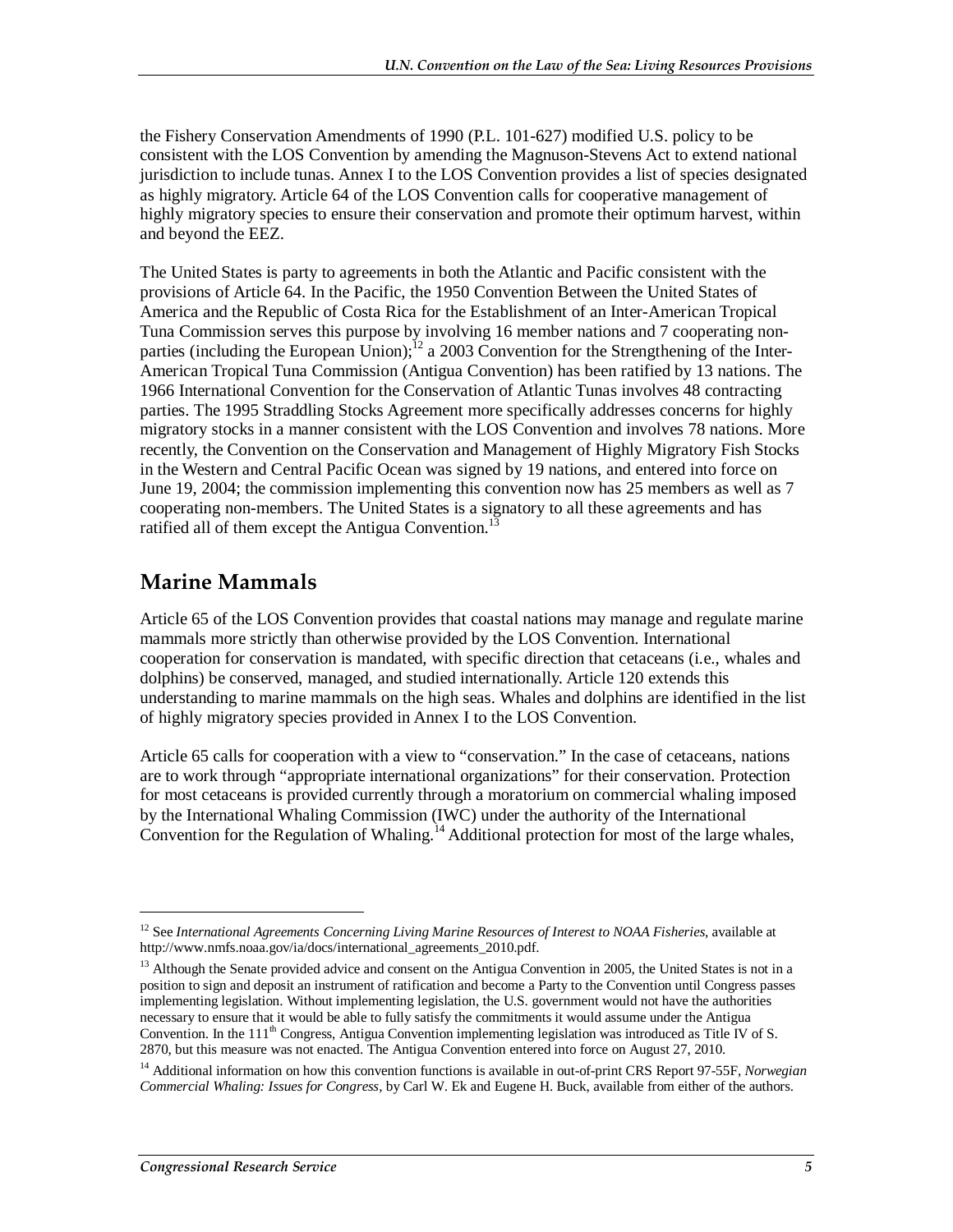in the form of trade restrictions, derives from their inclusion in Appendices of the 1973 Convention on International Trade in Endangered Species of Wild Fauna and Flora (CITES).15

#### **Sea Turtles**

Sea turtles are considered indirectly under the LOS Convention, because they are associated with harvested species, <sup>16</sup> and because most sea turtle species are recognized internationally as being either threatened or endangered. Article 61(2)/61(4) provides some protection for threatened or endangered populations as well as species associated with harvested species. However, the "shall take into consideration" language of Article 61(4) does not mandate strong protective measures. Article 194(5) encourages habitat protection beneficial to threatened and endangered species. Regardless of LOS Convention provisions and similar to whales discussed above, extensive protection for sea turtles, in the form of trade restrictions, derives from their inclusion in the Appendices of CITES.

#### **Anadromous Stocks**

Anadromous species spend most of their lives in the ocean, but enter freshwater to spawn. Salmon, sturgeon, and striped bass are some of the anadromous species of interest to the United States. The LOS Convention assigns primary interest in and responsibility for anadromous fish stocks to the nations in whose rivers the stocks originate. Fishing for anadromous stocks is prohibited on the high seas, except in cases where economic dislocation might result. Coastal nations through whose waters anadromous fish migrate are required to cooperate with the nations wherein the anadromous stocks originated. Enforcement of regulations concerning anadromous fish stocks beyond the EEZ is to be accomplished through negotiated agreement. The United States actively participates in a cooperative bilateral salmon agreement with Canada as well as broader regional agreements for both Atlantic and Pacific stocks.<sup>17</sup>

### **Catadromous Species**

Catadromous species spend most of their lives in freshwater, but enter the ocean to spawn. American eels are the primary catadromous species of interest to the United States. The LOS Convention gives the coastal nations where these species spend most of their lives the responsibility for managing them, and prohibits harvesting them on the high seas. International cooperation is required where these species migrate through more than one EEZ.

<sup>15</sup> Additional information on CITES is available in CRS Report RL32751, *The Convention on International Trade in Endangered Species of Wild Fauna and Flora (CITES): Background and Issues*, by Pervaze A. Sheikh and M. Lynne Corn.

<sup>&</sup>lt;sup>16</sup> Sea turtles may drown when caught in fishing gear.

<sup>&</sup>lt;sup>17</sup> Treaty Between the Government of the United States of America and the Government of Canada Concerning Pacific Salmon, Ottawa, 1985 (TIAS 11091); Convention for the Conservation of Salmon in the North Atlantic Ocean, Reykjavik, 1982 (TIAS 10789); and Convention for the Conservation of Anadromous Stocks in the North Pacific Ocean, Moscow, 1992 (Senate Treaty Doc. 102-30).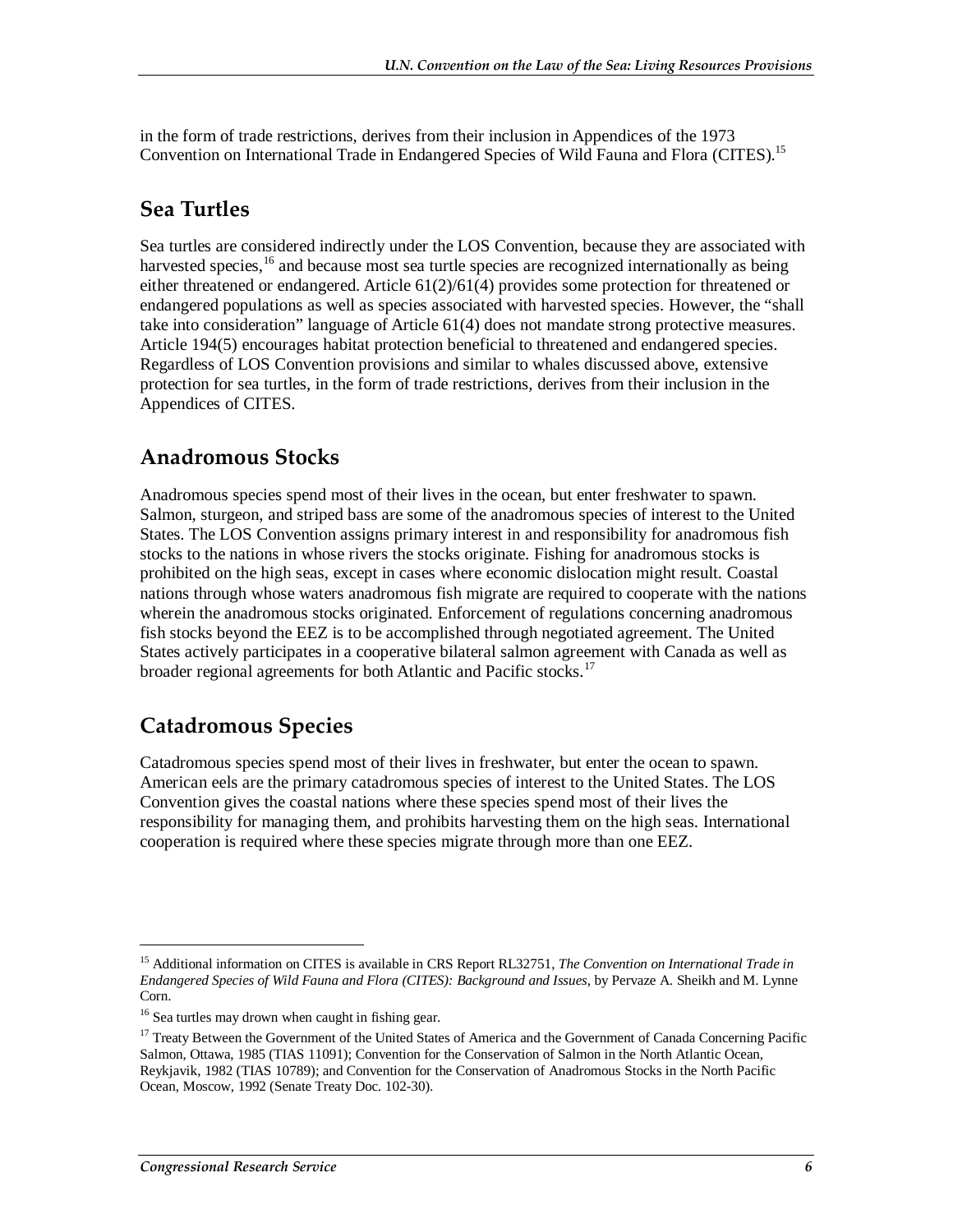#### **Sedentary Species**

Sedentary species are addressed in Article 77(4) of the LOS Convention. Coastal nation jurisdiction over sedentary species may extend beyond 200 miles, to the extent of the continental shelf (as defined in Article 76). Although the meaning of sedentary is defined, no listing of exactly which species are to be considered sedentary is provided in the LOS Convention. Thus, controversy may arise over access to certain species, $18$  and dispute resolution provided by the LOS Convention may become necessary. Given the current differences of opinion and limited data, additional scientific research may be required to better understand the sedentary nature of certain shellfish, such as scallops.

Protection for sedentary species is further promoted by Article 136, which states that the seabed, ocean floor, and subsoil beyond the limits of national jurisdiction are the common heritage of humankind. This implies an obligation to protect the seamounts and hydrothermal vents that support unique ecosystems. This view receives additional support from Article 145, on protecting the marine environment of the seabed, ocean floor, and subsoil beyond the limits of national jurisdiction and conserving the natural resources of the seabed and ocean floor to prevent damage to flora and fauna.

Other concerns may arise where the continental shelf beyond 200 miles is shared between nations. For example, how might potential competing Russian and U.S. interests in developing a snail fishery in the Bering Sea's enclosed international waters (the "donut hole") be handled under the LOS regime?

### **High Seas**

The LOS Convention preserves the freedom to fish on the high seas, subject to other treaty obligations; the rights, duties, and interests of coastal nations; and an obligation to cooperate in conserving and managing high seas living resources. The LOS Convention's obligation to cooperate in the conservation and management of high seas living resources would represent a new commitment for the United States, and is subject to compulsory dispute settlement should conflict arise. The 1995 Straddling Stocks Agreement addresses specific concerns for the conservation and management of high seas stocks in a manner consistent with the LOS Convention. In addition, the Senate agreed to a resolution of advice and consent to ratification for the Agreement to Promote Compliance with International Conservation and Management Measures by Fishing Vessels on the High Seas (Senate Treaty Doc. 103-24) on October 6, 1994. This agreement, developed under the leadership of the U.N. Food and Agriculture Organization, reflects the intent of the LOS Convention and extends its reach by limiting the reflagging of vessels participating in high seas fisheries. This agreement entered into force on April 24, 2003, with 27 nations as parties and, as of March 1, 2010, 39 instruments of acceptance had been deposited.

<sup>&</sup>lt;sup>18</sup> An example was a July 1994 dispute with Canada when two U.S. fishing vessels harvested Icelandic scallops on extensions of the Canadian continental shelf outside Canada's 200-mile jurisdiction. U.S. officials conceded in November 1994 that the Canadian interpretation, that Icelandic scallops were sedentary, was correct.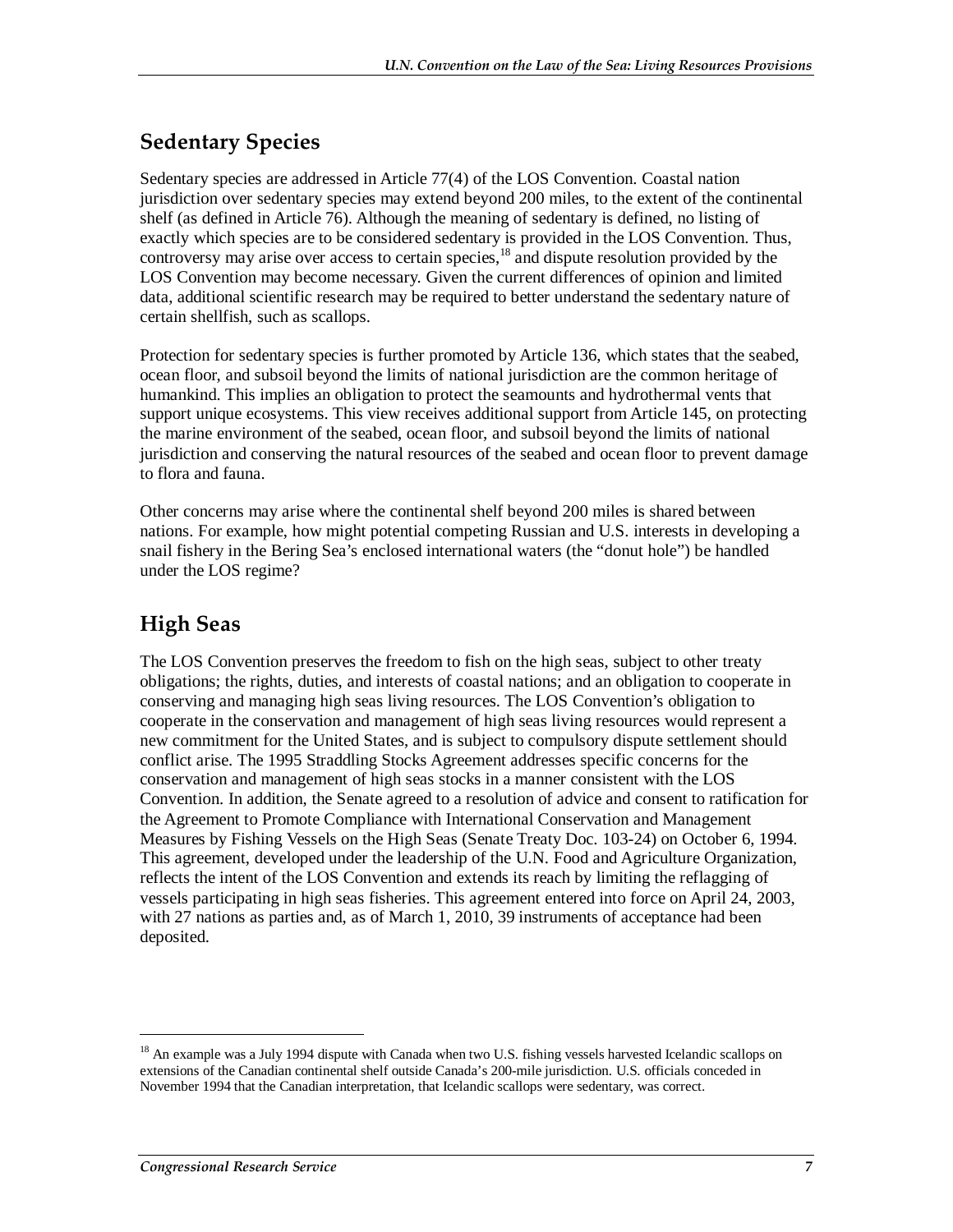#### **Access by Disadvantaged Nations**

Although the LOS Convention provides special access rights to surplus living marine resources within coastal nation EEZs for nearby developing nations that are landlocked or geographically disadvantaged, no nations meeting these criteria are believed to exist within the same region as the United States. Regional, subregional, or bilateral agreements would be negotiated to guide the provision of an equitable allocation to any such disadvantaged nation. Regardless, it is the coastal nation alone that determines whether any harvestable surplus exists within its EEZ, and such a decision may not be challenged through dispute settlement procedures.

#### **Marine Habitat Protection**

Article 192 states a general obligation of parties to the LOS Convention to protect and preserve the marine environment, while Article 193 states that resource exploitation is to be conducted within this obligation to protect and preserve the marine environment. This becomes more specific in Article 194(5), which calls attention to measures "necessary to protect and preserve rare or fragile ecosystems as well as the habitat of depleted, threatened or endangered species and other forms of marine life." Additional protection is provided by Article 61(4), which encourages attention to bycatch and incidental catch by calling for commercial fishermen to consider associated or dependent species so that their reproduction not be seriously threatened. Preventing intentional or accidental introduction of harmful alien or exotic species by all measures necessary is directed by Article 196. In addition, Article 206 requires an environmental impact assessment where parties to the LOS Convention have reasonable grounds for believing that planned activities may lead to substantial pollution or harmful changes to the marine environment.<sup>19</sup>

The various articles of the LOS Convention that address pollution are relevant to marine habitat protection. Parties to the LOS Convention are to prevent, reduce, and control pollution of the marine environment (Article 194) from land-based sources (Article 207); seabed activities under their jurisdiction (Article 208); and vessels (Article 211). The expansion of enforcement rights of port/coastal nations (Articles 218 and 220) is an important concession to nations, such as the United States, that have a small merchant fleet and a large and productive EEZ.

Article 136 states that the seabed, ocean floor, and subsoil beyond the limits of national jurisdiction are the common heritage of humankind, implying an obligation to protect seamounts and hydrothermal vents that support unique ecosystems. Article 145, on protecting the marine environment of the seabed, ocean floor, and subsoil beyond the limits of national jurisdiction from pollution as well as protecting and conserving the natural resources of the seabed and ocean floor to prevent damage to flora and fauna, provides additional support for protection of these unique habitats.

<sup>&</sup>lt;sup>19</sup> Critics have alleged that U.S. and NATO use of low-frequency active sonar without adequate impact assessment is a breach of Article 206. See Elena McCarthy, *International Regulation of Underwater Sound* (Boston: Kluwer Academic Publishers, 2004).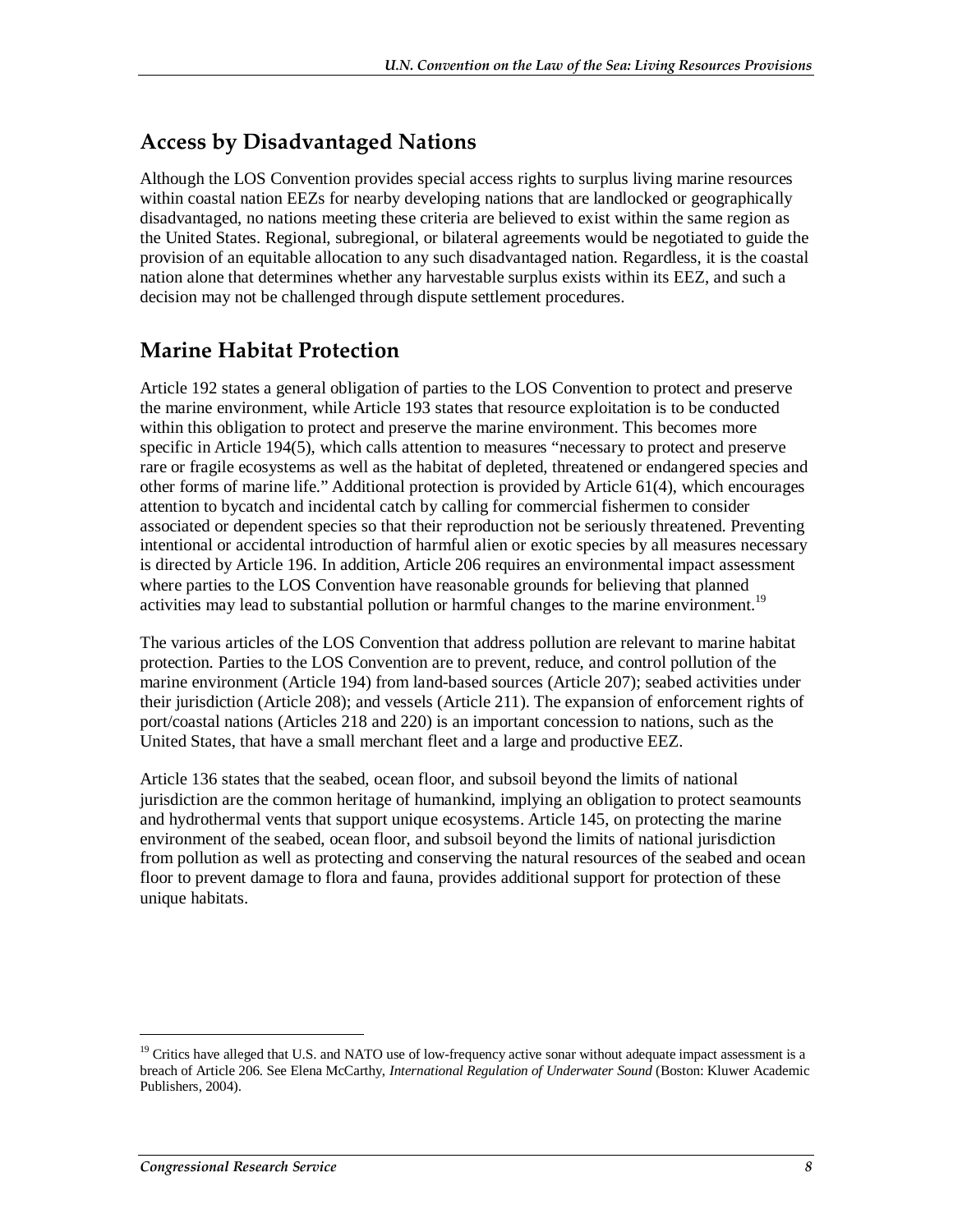## **Dispute Settlement for Living Resources**

Article 297(3)(b) offers assurances that domestic EEZ fisheries matters cannot be forced to undergo compulsory dispute settlement proceedings leading to binding decisions under the LOS Convention:

... the coastal State shall not be obliged to accept the submission to such settlement [compulsory procedures leading to binding decisions] of any dispute relating to its sovereign rights with respect to the living resources in the exclusive economic zone or their exercise, including its discretionary powers for determining the allowable catch, its harvesting capacity, the allocation of surpluses to other States and the terms and conditions established in its conservation and management laws and regulations.

Article 297(3)(b) does provide that disputes can be submitted to conciliation when (1) a coastal nation has failed to properly conserve and manage EEZ living resources such that they become seriously endangered; (2) a coastal nation has arbitrarily refused to determine allowable catches and capacity to harvest species desired by a foreign nation; or (3) a coastal nation has arbitrarily refused to allocate a declared surplus in a living resource to any foreign nation. However, Article  $297(3)$ (c) prohibits a conciliation commission from substituting its discretion for that of the coastal nation. Conciliation procedures are outlined in Article 7(2) of Annex V, which states that a conciliation commission's report, including its conclusions and recommendations, is not binding.

The history of the International Tribunal for the Law of the Sea  $(ITLOS)$ ,  $^{20}$  however, merits scrutiny. Article 292, providing for the prompt release of vessels, allows for application to the ITLOS for the prompt release of any vessel flagged by one member that is detained by another member. The vast majority of the cases ITLOS has heard so far have been applications for the prompt release of fishing vessels that have been accused of unauthorized fishing in the EEZ of a member.<sup>21</sup> Some observe that these cases may really represent fishery disputes in disguise.<sup>22</sup>

# **Conclusion**

1

As presently understood and interpreted, the LOS provisions generally appear to reflect current U.S. policy with respect to living marine resource management, conservation, and exploitation. Based on these interpretations, the living resource provisions of the LOS Convention are generally not seen as imposing significant new U.S. obligations, commitments, or encumbrances involving living resources and their management. One possible benefit of U.S. ratification would be the international community's anticipated positive response to such U.S. action. In addition, U.S. accession to the LOS Convention would provide the United States the opportunity to nominate a representative to the Commission on the Limits of the Continental Shelf and to seek

 $20$  The International Tribunal for the Law of the Sea, composed of 21 independent members, is an independent judicial body established by the LOS Convention to adjudicate disputes arising out of the interpretation and application of the LOS Convention. Additional information is available at http://www.itlos.org/start2\_en.html.

<sup>&</sup>lt;sup>21</sup> For further discussion of ITLOS actions, see the testimony of Professor Bernard H. Oxman, University of Miami School of Law, before the Senate Committee on Foreign Relations on Oct. 4, 2007, available at http://foreign.senate.gov/testimony/2007/OxmanTestimony071004.pdf.

<sup>22</sup> Howard S. Schiffman, "UNCLOS and Marine Wildlife Disputes: Big Splash or Barely a Ripple?" *Journal of International Wildlife Law and Policy*, v. 4, no. 3 (2001): 257-278.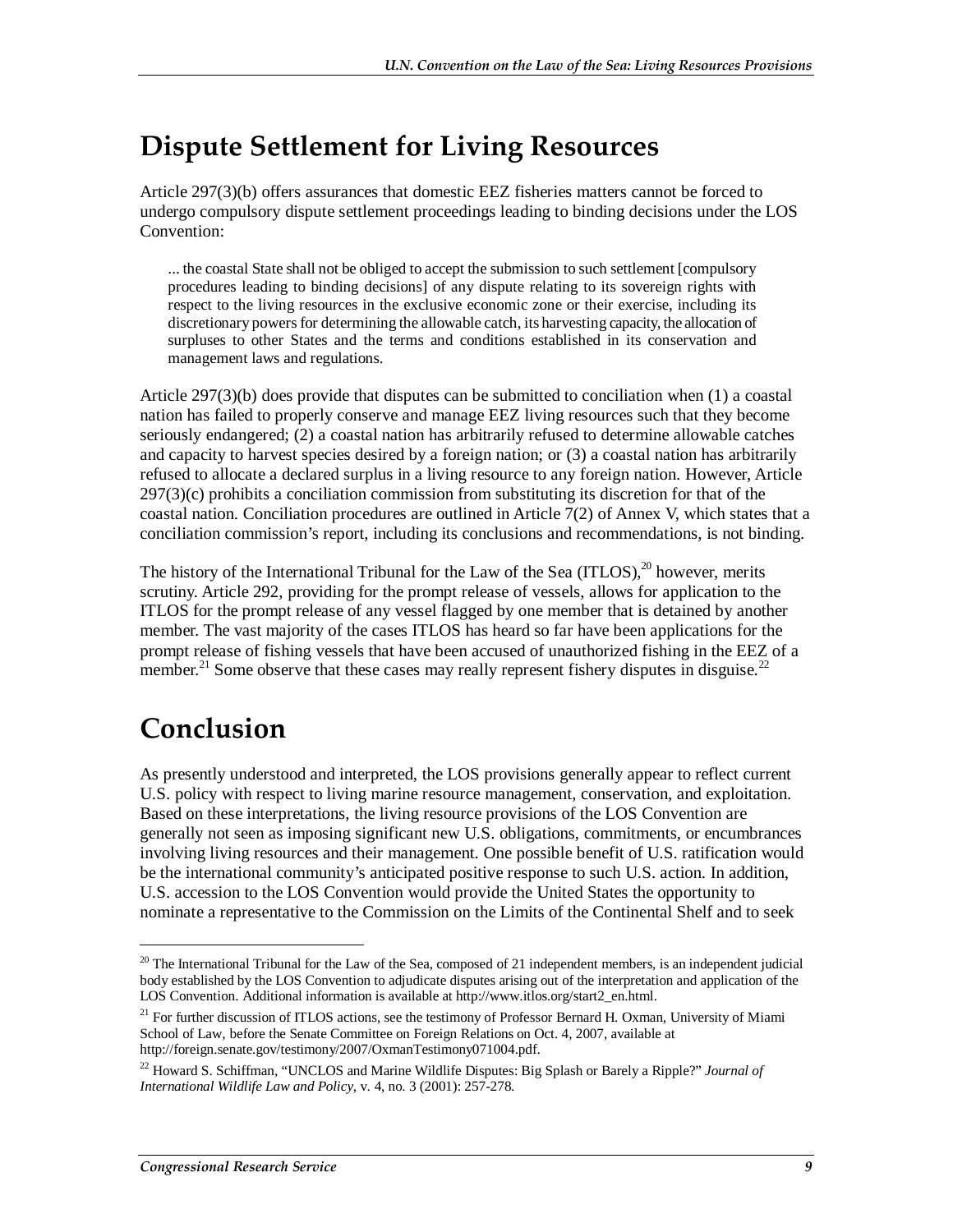clarification of U.S. continental shelf boundaries, thus addressing concerns related to shared continental shelf areas such as the Bering Sea's donut hole and the Arctic waters of the Chukchi and Beaufort Seas.<sup>23</sup> Furthermore, accession could benefit the United States by allowing U.S. participation in the International Seabed Authority and appointment of U.S. representatives to its various subsidiary bodies.<sup>24</sup> Moreover, U.S. accession to the LOS Convention would provide the United States with the opportunity to nominate national representatives as judges on the ITLOS and to fully participate in developing the practices of this important global body.

As the status of the International Whaling Commission (IWC) is currently in dispute, some suggest that the United States, if ratifying the LOS Convention, might offer a declaration recognizing the IWC as the "appropriate international organization" to regulate cetaceans as a means to marginalize any competing organizations that might seek to offer an alternative model of cetacean management. Such U.S. action might empower and energize the IWC, an organization that the United States has worked hard to develop as a key marine conservation body.

On the other hand, some U.S. interests view U.S. ratification as potentially complicating enforcement of domestic marine regulations. These uncertainties reflect the absence of any comprehensive assessment of the social and economic impacts of LOS implementation by the United States.<sup>25</sup> Although early ITLOS cases do not indicate a problem, some in the United States remain concerned that the LOS Convention's language concerning arbitrary refusal of access to surplus (unallocated) living resources might be a potential source of conflict. Additional concerns surround whether and to what extent the United States could regulate ballast water discharges to combat invasive species,<sup>26</sup> supplemental to and in concert with international action taken by the International Maritime Organization  $(IMO)^{27}$  If the LOS Convention is interpreted such that invasive species are covered under the Convention's broad definition of pollution, the United States (and other coastal nations) could be constrained as to what preventive measures could be imposed on ships operating outside our territorial sea.<sup>28</sup>

Proponents of the LOS Convention maintain that U.S. participation in the development of policies and practices of the International Tribunal for the Law of the Sea, the Commission on the Limits of the Continental Shelf, and the International Seabed Authority could help to forestall future problems related to living marine resources. In addition, they indicate that the Senate could choose to address some of the intentional ambiguities of LOS Convention drafters with its power

<u>.</u>

<sup>&</sup>lt;sup>23</sup> For information on the possible redefinition of the extent of the U.S. continental shelf, see http://www.state.gov/g/ oes/continentalshelf/.

<sup>&</sup>lt;sup>24</sup> Additional information on the International Seabed Authority is available at http://www.isa.org.jm/en/home.

 $^{25}$  Additional information on concerns over other provisions of the Convention is available in CRS Report RS21890, *The U.N. Law of the Sea Convention and the United States: Developments Since October 2003*, by Marjorie Ann Browne.

<sup>26</sup> Additional information on ballast water management is available in CRS Report RL32344, *Ballast Water Management to Combat Invasive Species*, by Eugene H. Buck.

<sup>&</sup>lt;sup>27</sup> The IMO adopted the International Convention for the Control and Management of Ships' Ballast Water and Sediments on February 13, 2004. This convention will enter into force 12 months after ratification by 30 nations, representing 35% of the world merchant shipping tonnage.

<sup>&</sup>lt;sup>28</sup> For further discussion of this issue, see the testimony of Vice Admiral Roger T. Rufe, Jr., U.S. Coast Guard (ret.) before the Senate Committee on Foreign Relations on Oct. 21, 2003, available at http://foreign.senate.gov/testimony/ 2003/RufeTestimony031021.pdf.